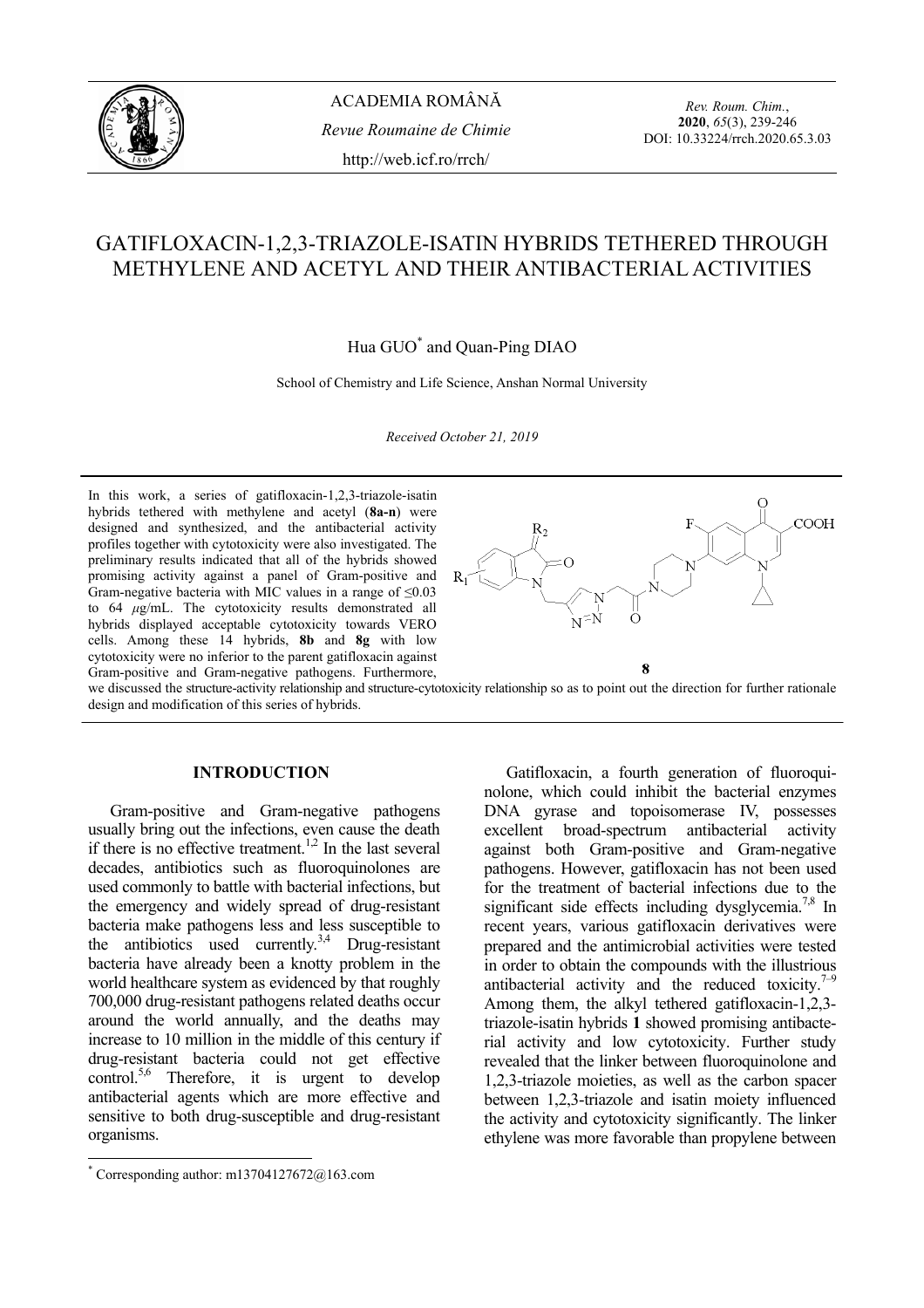fluoroquinolone and 1,2,3-triazole motifs, suggesting the shorter linker was preferred.<sup>10-18</sup> Moreover, *N*-acylated fluoroquinolone derivatives showed enhanced antibacterial activity and reduced cytotoxicity when compared with the parent, indicating acetyl moiety might be an excellent linker. $19-21$ 

In this study, methylene group was inserted as a linker between isatin and 1,2,3-triazole motifs, and acetyl moiety was introduced a linker between gatifloxacin and 1,2,3-triazole moieties, respectively. All the synthesized gatifloxacin-1,2,3 triazole-isatin hybrids tethered with methylene and acetyl were screened for their *in vitro* antibacterial activity against both drug-sensitive and drugresistant pathogens, as well as the cytotoxicity towards VERO cells. Our primary objective was to identify the optimal linkers between isatin and 1,2,3-triazole motifs as well as between gatifloxacin and 1,2,3-triazole moieties so as to facilitate the development of the drug candidates with higher efficiency and lower toxicity. The illustration of the design strategy is depicted in **Figure 1**.

# **RESULTS AND DISCUSSION**

The synthetic route for methylene and acetyl tethered gatifloxacin-1,2,3-triazole-isatin hybrids **8a-n** was described in **Scheme 1**. Isatin/5fluoroisatin/5-methylisatin/7-fluoroisatin/5,7-dichloroisatin **1a-e** were alkylated with propargyl bromide in presence of potassium carbonate (K2CO3), providing *N*-propargyl isatin intermediates **2a-e.**22,23 Then, intermediates **3a-i** were obtained by the condensation of *N*-propargyl isatins **2a-e** with the alkoxyamine hydrochlorides. Later, 2-bromoacetic acid **4** was treated with sodium azide, giving 2-azidoacetic acid **5**, which was then reacted with dicyclohexylcarbodiimide (DCC) and *N*-hydroxysuccinimide (NHS) to get succinimidyl ester **6.**24 Condensation of gatifloxacin with succinimidyl ester **6** in presence of *N*,*N*-diisopropylethylamine (DIPEA) yielded 2-azidoacetyl gatifloxacin **7**. Finally, cyclization of *N*-propargyl isatin intermediates **2a-e** or **3a-i** with 2-azidoacetyl gatifloxacin **7** in presence of copper acetate  $(Cu(OAc))$  provided the desired acetyl tethered gatifloxacin-1,2,3-triazole-isatin hybrids **8a-n**. 18

The chemical structures and yields of acetyl tethered gatifloxacin-1,2,3-triazole-isatin hybrids **8a-n** were listed in **Table 1**. From **Table 1**, it can be seen that the yields of the hybrids except **8e** (yield: 22%) were in a range of 43% to 79%, and the low yield for **8e** might be attributed to the electron deficiency (two chlorine atoms) which reduced the reactivity of propargyl at N-1 position of isatin moiety.



Fig. 1 – The design strategy of methylene and acetyl tethered gatifloxacin-1,2,3-triazole-isatin hybrids.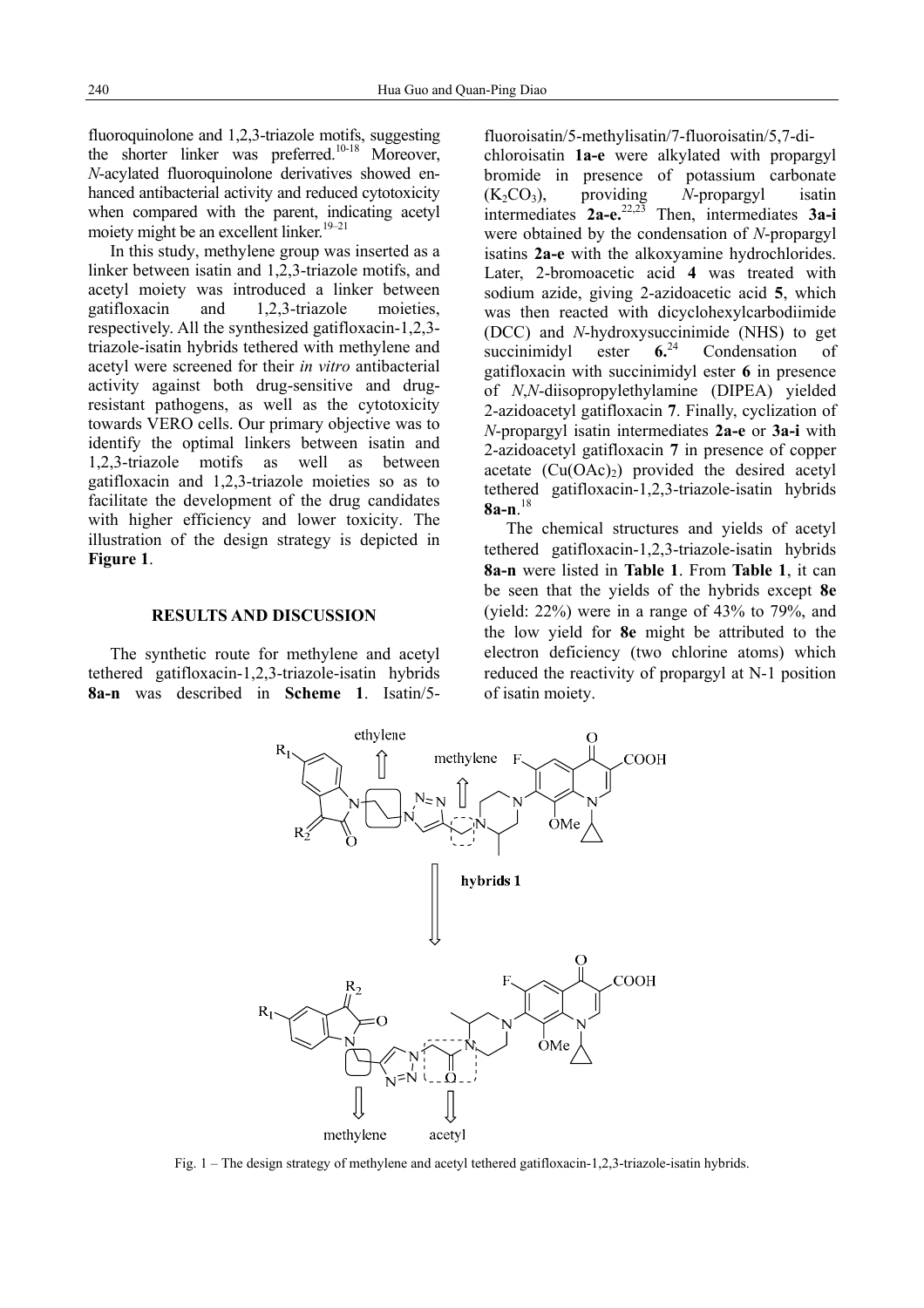

Scheme 1 – Synthesis of methylene and acetyl tethered gatifloxacin-1,2,3-triazole-isatin hybrids **8a-n**.

*Table 1*

Chemical structures and yields of gatifloxacin-1,2,3-triazole-isatin hybrids **8a-n**



| 8         |             |      |               |  |  |
|-----------|-------------|------|---------------|--|--|
| Compd.    |             | K2   | Yield $(\% )$ |  |  |
| <b>8a</b> | Н           |      | 63%           |  |  |
| 8b        | $5-F$       |      | 71%           |  |  |
| <b>8c</b> | 5-Me        |      | 59%           |  |  |
| <b>8d</b> | 7-F         |      | 43%           |  |  |
| 8e        | $5,7$ -diCl |      | 22%           |  |  |
| 8f        | Н           | NOMe | 79%           |  |  |
| 8g        | 5-F         | NOMe | 68%           |  |  |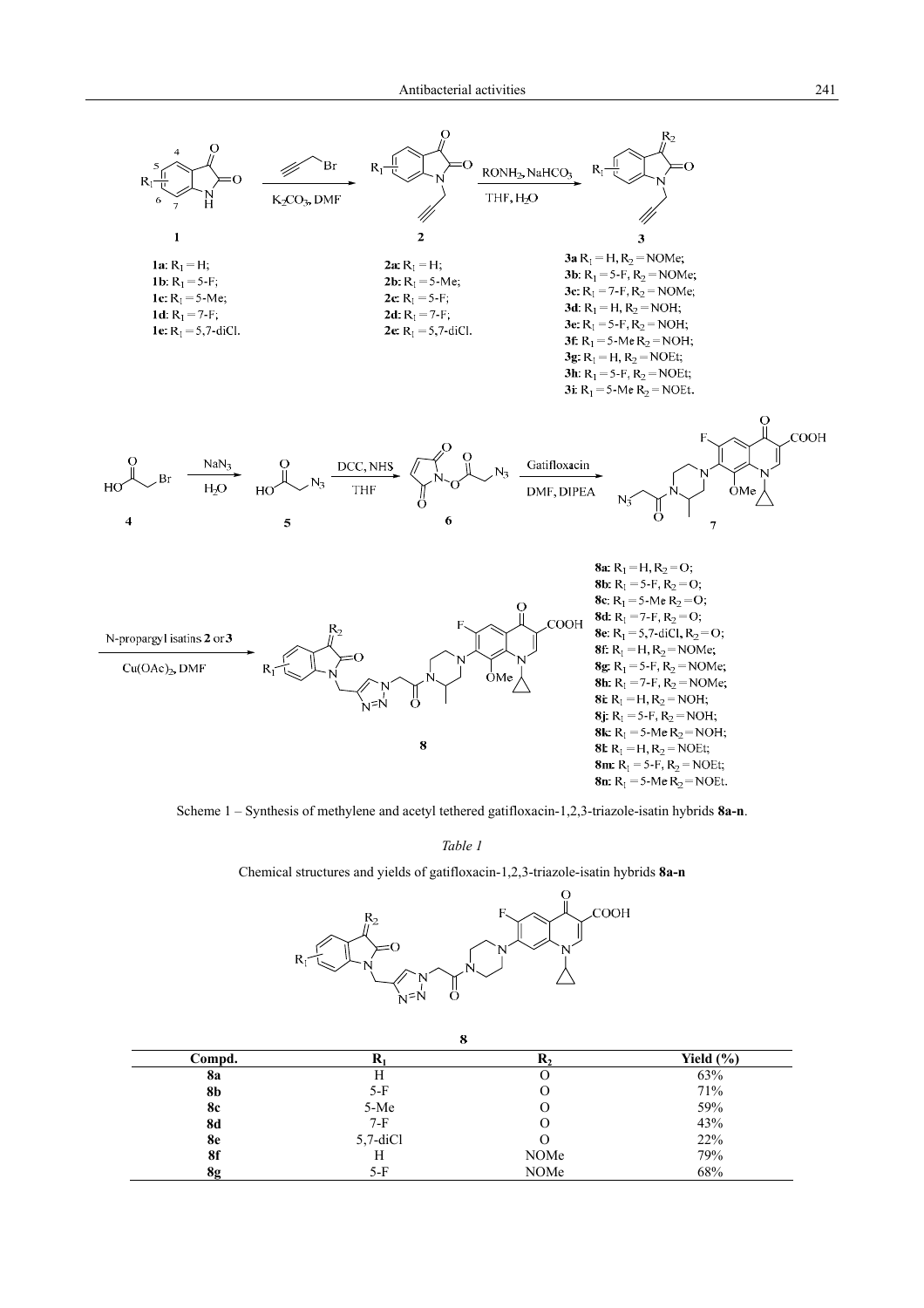*Table 1 (continued)* 

| 8h        | $7-F$ | NOMe        | 57% |
|-----------|-------|-------------|-----|
| 8i        | Н     | <b>NOH</b>  | 47% |
| 8j        | $5-F$ | <b>NOH</b>  | 56% |
| 8k        | 5-Me  | <b>NOH</b>  | 69% |
| 81        | Н     | <b>NOEt</b> | 51% |
| <b>8m</b> | $5-F$ | <b>NOEt</b> | 65% |
| 8n        | 5-Me  | <b>NOEt</b> | 69% |

| <i>In vitro</i> activity of gatifloxacin-1,2,3-triazole-isatin hybrids 8a-n against Gram-positive strains |  |  |
|-----------------------------------------------------------------------------------------------------------|--|--|
|                                                                                                           |  |  |

| Compd.         | MIC $(\mu g/mL)$ |                |                |      |             |                |                |      |      |
|----------------|------------------|----------------|----------------|------|-------------|----------------|----------------|------|------|
|                | S.a.             | <b>MSSA</b>    | <b>MRSA</b>    | S.e. | <b>MSSE</b> | <b>MRSE</b>    | S.p.           | E.fa | E.fm |
| <b>8a</b>      | 0.06             |                | $\overline{2}$ | 0.5  |             | 4              | 0.5            |      | 16   |
| <b>8b</b>      | 0.12             | 0.5            |                |      | 0.5         | 2              | 0.5            | 2    | 32   |
| 8c             | 0.12             | 0.25           |                | 0.5  |             | 2              | 0.25           |      | 16   |
| <b>8d</b>      |                  | 4              | 8              | 4    | 8           | 18             | $\overline{c}$ | 8    | 64   |
| 8e             | 0.25             | $\overline{c}$ | 4              |      | 2           | 8              |                | 8    | 32   |
| 8f             | 0.25             |                |                | 0.5  |             |                | 0.25           |      | 16   |
| 8g             | 0.06             | 0.12           |                | 0.25 | 0.5         |                | 0.12           | 2    | 8    |
| <b>8h</b>      | 0.5              |                |                | 0.5  | 4           | 4              | 4              | 8    | 16   |
| 8i             | 0.25             | 0.5            |                | 0.5  |             |                | 0.5            |      | 16   |
| 8j             | 0.5              |                |                | 0.5  | າ           | 4              | 0.5            | 2    | 16   |
| 8k             | 0.25             |                | 0.5            | 0.25 |             | 2              |                | 2    | 16   |
| 81             | 0.5              |                | 4              |      | 2           | $\overline{c}$ | $\overline{2}$ | 4    | 32   |
| 8 <sub>m</sub> | 0.5              |                | 4              | 2    | 2           | 4              | 4              | 16   | 32   |
| <b>8n</b>      | 0.25             |                | $\overline{c}$ |      |             | 2              |                | 8    | 16   |
| gatifloxacin   | 0.12             | 0.25           |                | 0.12 | 0.12        | 0.5            | 0.25           |      | 16   |
| vancomvcin     |                  |                |                | 0.5  | 0.5         |                | 0.25           | 4    |      |

Abbreviations: S.a., *S. aureus*; MSSA, methicillin-sensitive *S. aureus*; MRSA, methicillin-resistant *S. aureus*; S.e., *S. epidermidis*; MSSE, methicillin-sensitive *S. epidermidis*; MRSE, methicillin-resistant *S. epidermidis*; S.p., *S. pneumoniae*; E.fa., *E. faecalis*; E.fm., *E. faecium*.

|              | MIC (µg/mL)    |                |             |                |                |                |             |             |      |      |
|--------------|----------------|----------------|-------------|----------------|----------------|----------------|-------------|-------------|------|------|
| Compd.       | E.co.1         | E.co.2         | K.p.1       | K.p.2          | P.a.           | A.c.           | E.c.        | <b>E.a.</b> | S.m. | C.f. |
| <b>8a</b>    | 0.25           | 0.5            | 0.03        |                |                | $\overline{c}$ | 0.12        | 0.12        | 4    | 2    |
| 8b           | 0.12           | 0.12           | $\leq 0.03$ | 0.5            |                | $\overline{c}$ | $\leq 0.03$ | 0.12        | 4    |      |
| <b>8c</b>    | 0.5            | 0.5            | 0.06        | 0.5            | $\overline{2}$ |                | $\leq 0.03$ | 0.25        | 8    | 2    |
| 8d           |                |                | 2           | 0.5            | 16             | 8              | 0.5         | 4           | 16   | 8    |
| 8e           | 0.5            |                | 0.5         |                | 4              | 2              |             | 0.5         | 16   | 4    |
| 8f           | 0.5            | 0.5            | $\leq 0.03$ |                | 2              |                | 0.06        | 0.12        | 16   | 2    |
| 8g           | 0.5            | 0.5            | 0.03        |                | 4              | 2              | 0.25        | 0.25        | 8    | 4    |
| 8h           |                | 2              | 0.25        | 2              | $\overline{2}$ |                | 0.5         |             | 16   | 8    |
| 8i           | 4              | $\overline{4}$ | 0.5         | 0.25           | 4              | 2              |             |             | 32   | 8    |
| 8j           | 2              | $\overline{c}$ | 0.5         | 0.25           | $\overline{2}$ | $\overline{2}$ |             | 0.5         | 8    | 16   |
| 8k           | $\mathfrak{D}$ | 4              | 0.25        | 0.5            | $\overline{2}$ | 4              | 0.5         |             | 8    | 16   |
| 81           |                | 0.5            | 0.12        |                | 0.5            | $\overline{2}$ | 0.12        | 0.25        | 8    |      |
| 8m           |                | 0.5            | 0.25        |                | $\overline{c}$ | 4              | 0.25        | 0.5         | 8    | 2    |
| <b>8n</b>    | $\mathfrak{D}$ |                | 0.12        | $\overline{2}$ |                | 4              | 0.12        | 0.5         | 4    |      |
| gatifloxacin | 0.12           | 0.12           | 0.06        | 0.5            | 0.5            |                | $\leq 0.03$ | 0.25        | 8    |      |
| vancomvcin   | >128           | >128           | >128        | >128           | >128           | >128           | >128        | >128        | >128 | >128 |

*Table 3 In vitro* activity of gatifloxacin-1,2,3-triazole-isatin hybrids **8a-n** against Gram-negative strains

Abbreviations: E.co.1, *Escherichia coli* ESBLs(-); E.co.2, *Escherichia coli* ESBLs(+); K.p.1, *Klebsiella pneumoniae* ESBLs(+); K.p.2, *Klebsiella pneumonia* ESBLs(-); P.a., *Pseudomonas aeruginosa*; A.c., *Acinetobactercal coacetious*; E.c., *Enterobacter cloacae*; E.a., *Enterobacter aerogenes*; S.m., *S. maltophilia*; C.f., *C. freundii*; ESBLs(+): Extended spectrum beta-lactamases (ESBLs).

The antibacterial activity of the methylene and acetyl tethered gatifloxacin-1,2,3-triazole-isatin hybrids **8a-n** against a panel of Gram-positive and Gram-negative bacteria including drug-resistant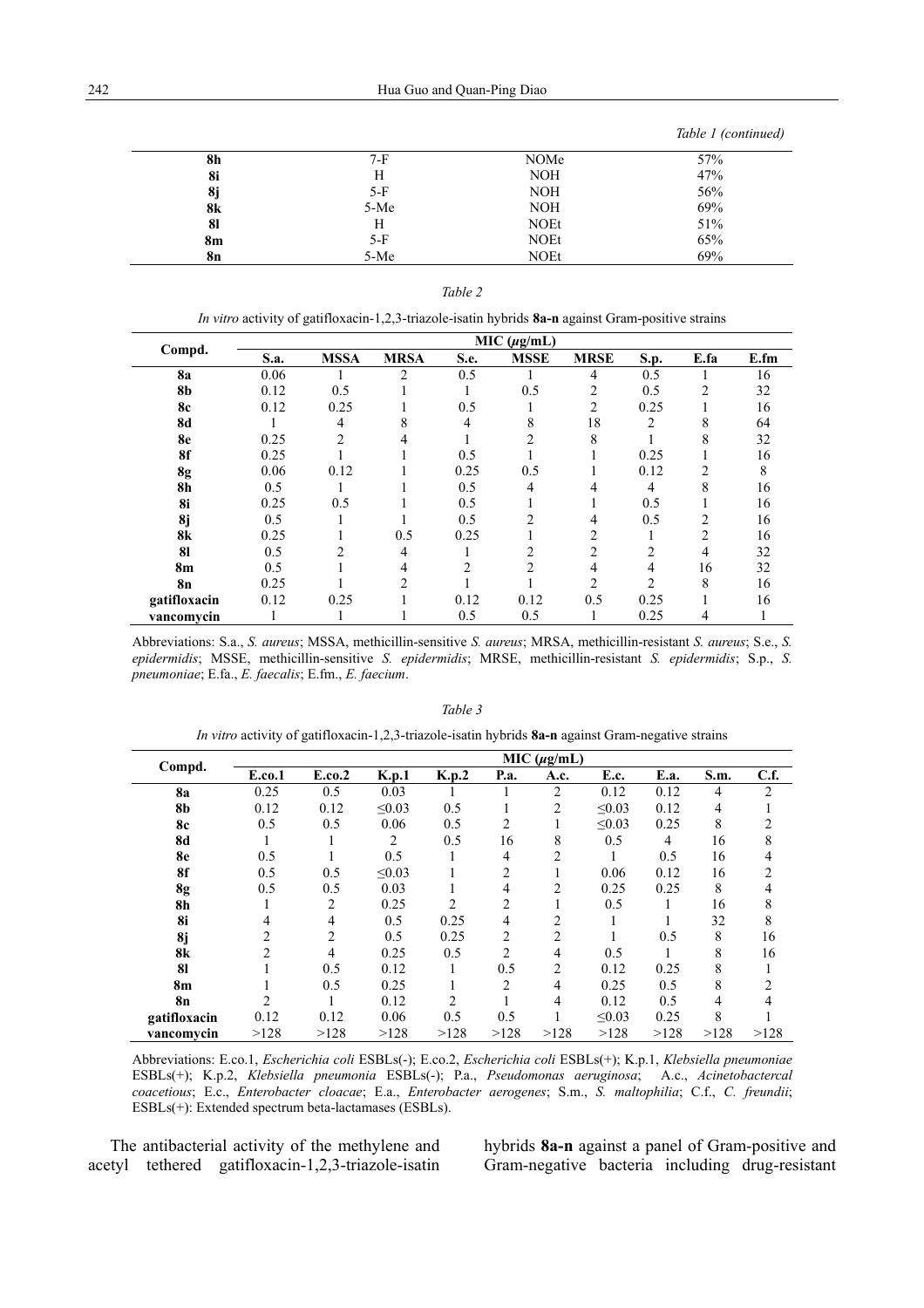strains was investigated, and the minimum inhibitory concentration (MIC) values were presented in **Table 2** and **3**.

It can be seen from **Table 2**, all hybrids **8a-n** exhibited promising activity against *S. aureus*, MSSA, MRSA, *S. epidermidis*, MSSE, MRSE, *S. pneumoniae*, *E. faecalis*, and *E. faecium* with MIC values ranging from 0.06 to 32 *µ*g/mL, and some of them were comparable to or better than the parent gatifloxacin (MIC: 0.12-16 *µ*g/mL) and reference vancomycin (MIC: 0.25-4 *µ*g/mL) against certain strains. The structure-activity relationship (SAR) revealed that introduction of methyl group at C-5 position of isatin moiety could enhance the activity greatly, while fluoro has little influence on the activity. Shift the fluoro to C-7 position or incorporation of chloro at both C-5 and C-7 positions was harmful to the activity as evidenced by that hybrids **8d** and **8e** showed the lowest activity in the series, suggesting that introduction of substituents at C-7 position of isatin motif may interfere the interaction between the hybrid molecular and action target. Replacement of ketone by methyloxime  $(R_2 \text{ position})$ at C-3 position of isatin motif was favorable to the activity, while ethyloxime and oxime could not increase the activity, and the relative contribution order was methyloxime > ketone  $\approx$  oxime > ethyloxime. The most active hybrid **8g** (MIC: 0.06-8  $\mu$ g/mL) was no inferior to the parent gatifloxacin (MIC: 0.06-8 *µ*g/mL) against the tested Grampositive pathogens and was 2-16 times more potent than gatifloxacin and vancomycin against *S. aureus*, MSSA, and *S. pneumoniae* strains.

From the data presented in **Table 3**, it can be concluded that all hybrids **8a-n** (MIC: ≤0.03- 32 *µ*g/mL) showed considerable activity against *E. coli* ESBLs(-), *E. coli* ESBLs(+), *K. pneumoniae* ESBLs(+), *K. pneumonia* ESBLs(-), *A. coacetious*, *E. cloacae*, *E. aerogenes*, *S. maltophilia*; and *C. freundii*. The antibacterial activity of **8a-g** was no inferior to the parent gatifloxacin (MIC:  $\leq 0.03-8$ )  $\mu$ g/mL) and was far more potent than vancomycin (MIC: >128 *µ*g/mL) against all tested Gram-negative bacteria. The SAR revealed that replacement of ketone at C-3 position of isatin fragment by methyloxime, ethyloxime and oxime was disfavorable to the activity, and the contribution order was ketone  $\geq$ methyloxime > ethyloxime > oxime. Hybrids with fluoro at C-5 position exhibited higher activity, while hybrids with 5-methyl, 7-fluoro and 5,7-dichloro showed lower activity when compared to unsubstituted analogs, suggesting the substituents at C-5 and C-7 positions have great influence on the interaction between the hybrid molecular and bonding sites.

Among them, the most potent hybrid **8b** (MIC: ≤0.03-4 *µ*g/mL) was comparable to or superior to the parent gatifloxacin against the tested Gram-positive strains.

*Table 4* 

| <i>In vitro</i> cytotoxicity of methylene and acetyl tethered |
|---------------------------------------------------------------|
| gatifloxacin-1,2,3-triazole-isatin hybrids 8a-n towards       |
| VERO cells                                                    |

| Compd.         | $CC_{50}(\mu\text{g/mL})$ |  |  |
|----------------|---------------------------|--|--|
| <b>8a</b>      | 32                        |  |  |
| 8 <sub>b</sub> | 32                        |  |  |
| <b>8c</b>      | 128                       |  |  |
| 8d             | 16                        |  |  |
| 8e             | 64                        |  |  |
| 8f             | 64                        |  |  |
| 8g             | 16                        |  |  |
| 8h             | 32                        |  |  |
| 8i             | 128                       |  |  |
| 8j             | 16                        |  |  |
| 8k             | 32                        |  |  |
| 81             | 128                       |  |  |
| 8m             | 16                        |  |  |
| 8n             | 64                        |  |  |
| gatifloxacin   | >128                      |  |  |

From **Table 4**, all hybrids **8a-n** also displayed acceptable cytotoxicity towards VERO cells with half-cytotoxic concentration  $(CC<sub>50</sub>)$  in a range of 16 to 128  $\mu$ g/mL, but they were more toxic than the parent gatifloxacin ( $CC_{50}$ :  $>128 \mu g/mL$ ). The structure-cytotoxicity relationship suggested that incorporation of oxime, ethyloxime or methyloxime at C-3 position or introduction of either electron-donating or electron-withdrawing groups at C-5 or C-7 position of isatin motif could increase the cytotoxicity when compared with unsubstituted analogs.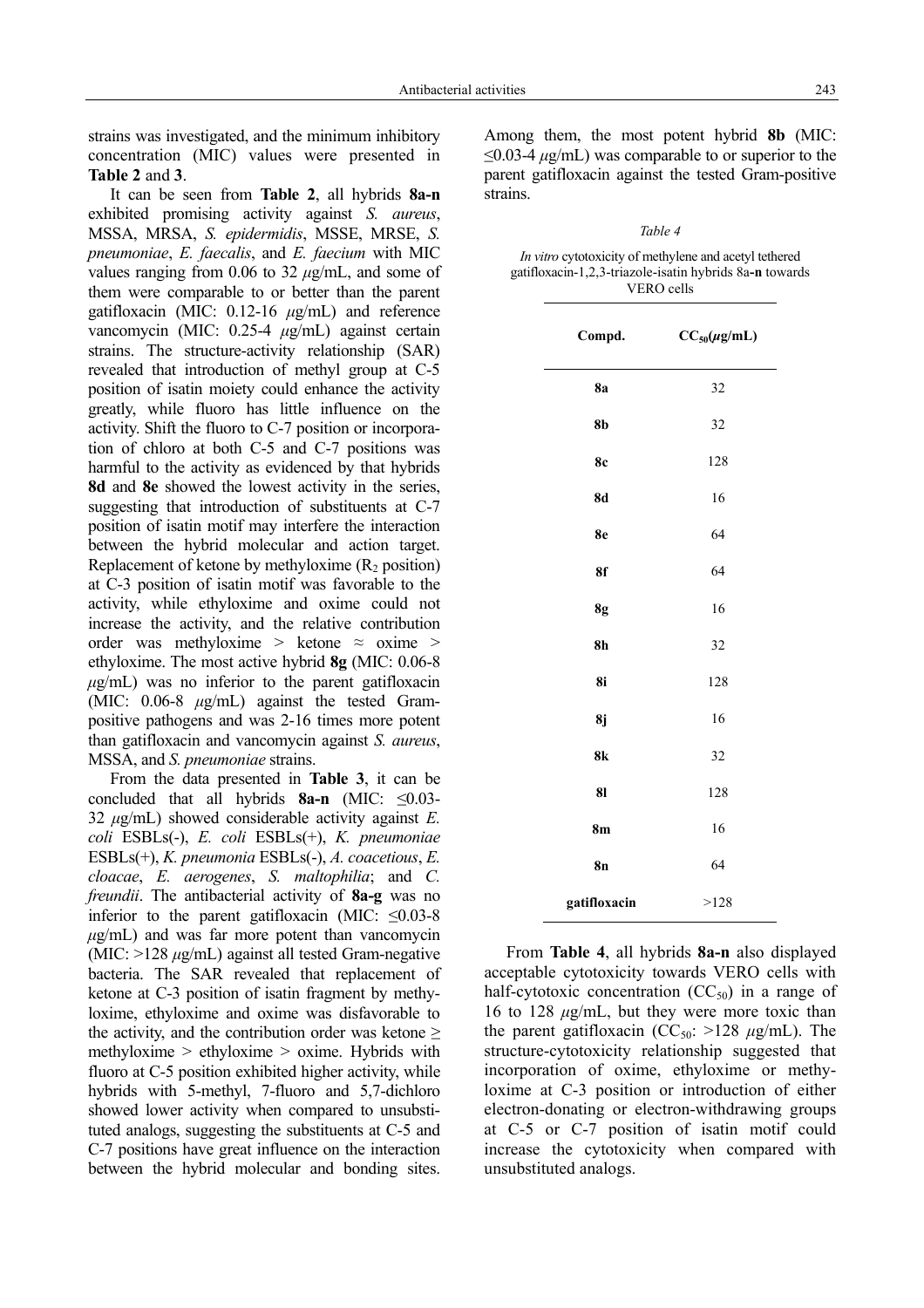Among them, hybrids **8b** ( $CC_{50}$ : 32  $\mu$ g/mL) and **8g** (CC<sub>50</sub>: 16  $\mu$ g/mL) with highest activity against Gram-positive and Gram-negative pathogens respectively, also demonstrated acceptable cytotoxicity towards VERO cells. Thus, these two hybrids could serve as lead compounds for further investigations.

# **EXPERIMENTAL**

#### **1. Synthesis**

To a suspension of gatifloxacin (50 mmol) in *N,N*dimethylformamide (DMF, 500 mL), NHS ester **6** (60 mmol), DIPEA (100 mL) in tetrahydrofuran (THF, 100 mL) was added during a period of 10 min under nitrogen atmosphere at 0 °C. The mixture was stirred at room temperature overnight, and then the solvent was evaporated under reduced pressure. The residue was purified by silica gel chromatography eluted with dichloromethane (DCM) : methanol (MeOH) =10:1 to give the gatifloxacin intermediate **7**.

To a mixture of gatifloxacin derivative **7** (6 mmol) and isatin intermediates **2** or **3** (8 mmol) in DMF (60 mL),  $Cu(OAc)<sub>2</sub>$  (1 mmol) was added. The mixture was stirred at 40 <sup>o</sup>C for 8 h, and the filtered. The filtrate was concentrated under reduced pressure, and the residue was purified by reverse phase column with formic acid as additive to give the desired products **8**.

1.1. *1-cyclopropyl-7-(4-(2-(4-((2,3-dioxoindolin-1 yl)methyl)-1H-1,2,3-triazol-1-yl)acetyl)-3 methylpiperazin-1-yl)-6-fluoro-8-methoxy-4-oxo-1,4-dihydroquinoline-3-carboxylic acid* (**8a**)

Yellow solid, yield: 63%. <sup>1</sup>H NMR (400 MHz, DMSO- $d_6$ ) δ 1.03-1.43 (7H, m, cyclopropyl-4H and -CH3), 3.15-3.56 (5H, m, piperazinyl-5H), 3.74-4.26 (6H, m, piperazinyl-2H, cyclopropyl-1H and -OCH<sub>3</sub>), 5.01 (2H, s, -CH<sub>2</sub>- linker), 5.53-5.65 (2H, m, -CH<sub>2</sub>- linker), 7.15 (1H, t,  $J = 8.0$  Hz, Ar-H), 7.20 (1H, d, *J* = 8.0 Hz, Ar-H), 7.59 (1H, d, *J* = 8.0 Hz, Ar-H), 7.66 (1H, t, *J* = 8.0 Hz, Ar-H), 7.80 (1H, d, *J* = 8.0 Hz, Ar-H), 8.11 (1H, s, Ar-H), 8.72 (1H, s, Ar-H), 14.92 (1H, brs, COOH). HRMS-ESI: m/z Calcd. for  $C_{32}H_{31}FN_7O_7$   $[M+H]^+$ : 644.22635; Found: 644.22407.

1.2. *1-cyclopropyl-6-fluoro-7-(4-(2-(4-((5-fluoro-2,3 dioxoindolin-1-yl)methyl)-1H-1,2,3-triazol-1 yl)acetyl)-3-methylpiperazin-1-yl)-8-methoxy-4-oxo-1,4-dihydroquinoline-3-carboxylic acid* (**8b**)

Yellow solid, yield: 59%. <sup>1</sup>H NMR (400 MHz, DMSO- $d_6$ )  $\delta$  1.01-1.42 (7H, m, cyclopropyl-4H and -CH<sub>3</sub>), 3.17-3.55 (5H, m, piperazinyl-5H), 3.73-4.26 (6H, m, piperazinyl-2H, cyclopropyl-1H and -OCH<sub>3</sub>), 5.01 (2H, s, -CH<sub>2</sub>- linker), 5.43-5.65 (2H, m, -CH<sub>2</sub>- linker), 7.22 (1H, d,  $J = 4.0$  Hz, Ar-H), 7.48-7.56 (2H, m, Ar-H), 7.76 (1H, d, *J* = 12.0 Hz, Ar-H), 8.11 (1H, s, Ar-H), 8.71 (1H, s, Ar-H), 14.94 (1H, brs, COOH). HRMS-ESI: m/z Calcd. for  $C_{32}H_{30}F_2N_7O_7$   $[M+H]^2$ : 662.21693; Found: 662.21518.

1.3. *1-cyclopropyl-6-fluoro-8-methoxy-7-(3-methyl-4-(2- (4-((5-methyl-2,3-dioxoindolin-1-yl)methyl)-1H-1,2,3-triazol-1-yl)acetyl)piperazin-1-yl)-4-oxo-1,4 dihydroquinoline-3-carboxylic acid* (**8c**)

Yellow solid, yield:  $71\%$ . <sup>1</sup>H NMR (400 MHz, CDCl<sub>3</sub>)  $\delta$ 1.01-1.52 (7H, m, cyclopropyl-4H and -CH3), 2.32 (3H, s, -CH3), 3.26-3.55 (6H, m, piperazinyl-6H), 3.71-3.75 (4H, m, piperazinyl-1H, and -OCH3), 4.01-4.02 (1H, m, cyclopropyl-1H), 5.02 (2H, s, -CH<sub>2</sub>- linker), 5.22-5.39 (2H, m, -CH<sub>2</sub>-

linker), 7.16 (1H, d, *J* = 8.0 Hz, Ar-H), 7.38-7.40 (2H, m, Ar-H), 7.83-7.86 (2H, m, Ar-H), 8.82 (1H, s, Ar-H).

1.4. *1-cyclopropyl-6-fluoro-7-(4-(2-(4-((7-fluoro-2,3 dioxoindolin-1-yl)methyl)-1H-1,2,3-triazol-1 yl)acetyl)-3-methylpiperazin-1-yl)-8-methoxy-4-oxo-1,4-dihydroquinoline-3-carboxylic acid* (**8d**)

Yellow solid, yield:  $43\%$ . <sup>1</sup>H NMR (400 MHz, CDCl<sub>3</sub>)  $\delta$ 1.01-1.38 (7H, m, cyclopropyl-4H and -CH3), 3.30-3.57 (4H, m, piperazinyl-4H), 3.76 (3H, s, -OCH3), 4.03-4.04 (1H, m, cyclopropyl-1H), 4.47-4.82 (3H, m, piperazinyl-3H), 5.23 (2H, s, -CH2- linker), 5.32-5.39 (2H, m, -CH2- linker), 7.12 (1H, t, *J* = 4.0 Hz, Ar-H), 7.34-7.39 (1H, m, Ar-H), 7.44 (1H, d, *J* = 8.0 Hz, Ar-H), 7.87-7.92 (2H, m, Ar-H), 8.82 (1H, s, Ar-H), 14.82 (1H, brs, COOH). HRMS-ESI: m/z Calcd. for  $C_{32}^2H_{30}F_2N_7O_7$  [M+H]<sup>+</sup>: 662.21693; Found: 662.21447.

1.5. *1-cyclopropyl-7-(4-(2-(4-((5,7-dichloro-2,3 dioxoindolin-1-yl)methyl)-1H-1,2,3-triazol-1 yl)acetyl)-3-methylpiperazin-1-yl)-6-fluoro-8 methoxy-4-oxo-1,4-dihydroquinoline-3-carboxylic acid* (**8e**)

Yellow solid, yield:  $22\%$ . <sup>1</sup>H NMR (400 MHz, DMSO- $d_6$ ) δ 1.02-1.42 (7H, m, cyclopropyl-4H and -CH3), 3.14-3.55 (6H, m, piperazinyl-6H), 3.73-3.81 (4H, m, piperazinyl-1H and - OCH<sub>3</sub>), 4.15-4.16 (1H, m, cyclopropyl-1H), 5.29 (2H, s, -CH<sub>2</sub>linker), 5.43-5.69 (2H, m, -CH<sub>2</sub>- linker), 7.20 (1H, d,  $J = 8.0$ ) Hz, Ar-H), 7.64 (1H, d, *J* = 12.0 Hz, Ar-H), 7.76 (1H, d, *J* = 12.0 Hz, Ar-H), 8.12 (1H, s, Ar-H), 8.72 (1H, s, Ar-H), 14.91 (1H, brs, COOH). HRMS-ESI: m/z Calcd. for  $C_{32}H_{29}Cl_2FN_7O_7$  [M+H]<sup>+</sup>: 712.14841; Found: 712.14639.

1.6. *1-cyclopropyl-6-fluoro-8-methoxy-7-(4-(2-(4-((3- (methoxyimino)-2-oxoindolin-1-yl)methyl)-1H-1,2,3 triazol-1-yl)acetyl)-3-methylpiperazin-1-yl)-4-oxo-1,4-dihydroquinoline-3-carboxylic acid* (**8f**)

Yellow solid, yield: 79%. <sup>1</sup>H NMR (400 MHz, CDCl<sub>3</sub>) δ 1.01-1.49 (7H, m, cyclopropyl-4H and -CH3), 3.29-3.55 (5H, m, piperazinyl-5H), 3.74-3.76 (4H, m, piperazinyl-1H and -OCH3), 4.02-4.03 (1H, m, cyclopropyl-1H), 4.27-4.46 (4H, m, piperazinyl-1H and -NOCH<sub>3</sub>), 5.09 (2H, s, -CH<sub>2</sub>- linker), 5.19-5.32 (2H, m, -CH2- linker), 7.06 (1H, t, *J* = 8.0 Hz, Ar-H), 7.20 (1H, d, *J* = 8.0 Hz, Ar-H), 7.36 (1H, d, *J* = 8.0 Hz, Ar-H), 7.81 (1H, d, *J* = 8.0 Hz, Ar-H), 7.90-7.95 (2H, m, Ar-H), 8.84 (1H, s, Ar-H). HRMS-ESI: m/z Calcd. for  $C_{33}H_{34}FN_8O_7$  $[M+H]$ <sup>+</sup>: 673.25290; Found: 673.24989.

1.7. *1-cyclopropyl-6-fluoro-7-(4-(2-(4-((5-fluoro-2,3 dioxoindolin-1-yl)methyl)-1H-1,2,3-triazol-1 yl)acetyl)-3-methylpiperazin-1-yl)-8-methoxy-4-oxo-1,4-dihydroquinoline-3-carboxylic acid* (**8g**)

Yellow solid, yield: 68%. <sup>1</sup>H NMR (400 MHz, CDCl<sub>3</sub>) δ 1.02-1.38 (7H, m, cyclopropyl-4H and -CH3), 3.29-3.54 (5H, m, piperazinyl-5H), 3.73-3.77 (4H, m, piperazinyl-1H and  $-OCH<sub>3</sub>$ ), 4.02-4.03 (1H, m, cyclopropyl-1H), 4.28-4.32 (4H, m, piperazinyl-1H and -NOCH<sub>3</sub>),  $5.08$  (2H, s, -CH<sub>2</sub>- linker), 5.20-5.32 (2H, m, -CH2- linker), 7.08-7.20 (2H, m, Ar-H), 7.68 (1H, d, *J* = 4.0 Hz, Ar-H), 7.82 (1H, s, Ar-H), 7.92 (1H, d, *J* = 12.0 Hz, Ar-H), 8.85 (1H, s, Ar-H), 14.65 (1H, brs, COOH). HRMS-ESI:  $m/z$  Calcd. for  $C_{33}H_{33}F_2N_8O_7$   $[M+H]^+$ : 691.24348; Found: 691.24071.

1.8. *1-cyclopropyl-6-fluoro-7-(4-(2-(4-((7-fluoro-3- (methoxyimino)-2-oxoindolin-1-yl)methyl)-1H-1,2,3 triazol-1-yl)acetyl)-3-methylpiperazin-1-yl)-8 methoxy-4-oxo-1,4-dihydroquinoline-3-carboxylic acid* (**8h**)

Yellow solid, yield:  $57\%$ . <sup>1</sup>H NMR (400 MHz, DMSO- $d_6$ ) δ 0.82-1.43 (7H, m, cyclopropyl-4H and -CH3), 3.13-3.24 (5H, m, piperazinyl-5H), 3.70-3.79 (4H, m, piperazinyl-1H and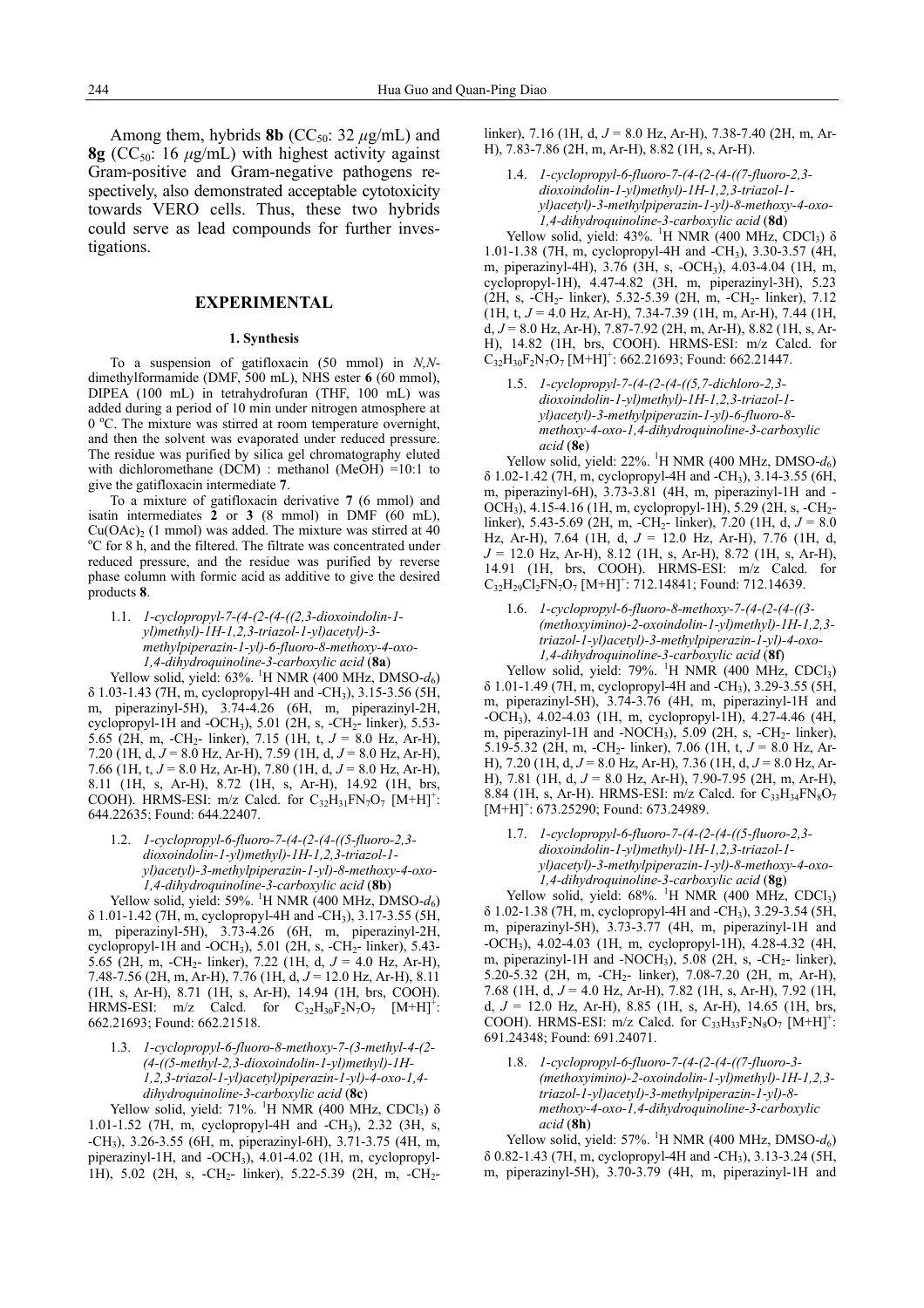-OCH3), 3.98-3.99 (1H, m, cyclopropyl-1H), 4.19-4.26 (4H, m, piperazinyl-1H and -NOCH<sub>3</sub>), 5.09 (2H, s, -CH<sub>2</sub>- linker), 5.40-5.63 (2H, m, -CH<sub>2</sub>- linker), 7.10-7.15 (1H, m, Ar-H), 7.38 (1H, t, *J* = 8.0 Hz, Ar-H), 7.66 (1H, d, *J* = 12.0 Hz, Ar-H), 7.78 (1H, t, *J* = 8.0 Hz, Ar-H), 8.02 (1H, s, Ar-H), 8.64 (1H, s, Ar-H). HRMS-ESI:  $m/z$  Calcd. for  $C_{33}H_{33}F_2N_8O_7$  $[M+H]$ <sup>+</sup>: 691.24348; Found: 691.24052.

1.9. *1-cyclopropyl-6-fluoro-7-(4-(2-(4-((3- (hydroxyimino)-2-oxoindolin-1-yl)methyl)-1H-1,2,3 triazol-1-yl)acetyl)-3-methylpiperazin-1-yl)-8 methoxy-4-oxo-1,4-dihydroquinoline-3-carboxylic acid* (**8i**)

Yellow solid, yield: 47%. <sup>1</sup>H NMR (400 MHz, DMSO- $d_6$ ) δ 1.00-1.42 (7H, m, cyclopropyl-4H and -CH3), 3.16-3.55 (5H, m, piperazinyl-5H), 3.73-3.81 (4H, m, piperazinyl-1H and -OCH3), 4.15-4.25 (2H, m, piperazinyl-1H and cyclopropyl-1H), 5.03 (2H, s, -CH<sub>2</sub>- linker), 5.76 (2H, s, -CH<sub>2</sub>- linker), 7.09 (1H, t, *J* = 8.0 Hz, Ar-H), 7.18 (1H, d, *J* = 8.0 Hz, Ar-H), 7.42 (1H, t, *J* = 8.0 Hz, Ar-H), 7.76 (1H, d, *J* = 12.0 Hz, Ar-H), 8.02 (1H, s, Ar-H), 8.32 (1H, s, Ar-H), 8.74 (1H, s, Ar-H).  $HRMS-ESI: m/z$  Calcd. for  $C_{32}H_{32}FN_8O_7 [M+H]^+$ : 659.23725; Found: 659.23402.

1.10. *1-cyclopropyl-6-fluoro-7-(4-(2-(4-((5-fluoro-2,3 dioxoindolin-1-yl)methyl)-1H-1,2,3-triazol-1 yl)acetyl)-3-methylpiperazin-1-yl)-8-methoxy-4-oxo-1,4-dihydroquinoline-3-carboxylic acid* (**8j**)

Yellow solid, yield:  $56\%$ . <sup>1</sup>H NMR (400 MHz, CDCl<sub>3</sub>)  $\delta$ 1.02-1.47 (7H, m, cyclopropyl-4H and -CH3), 3.28-3.57 (5H, m, piperazinyl-5H), 3.73-3.75 (4H, m, piperazinyl-1H and -OCH3), 4.02-4.04 (1H, m, cyclopropyl-1H), 4.14-4.16 (1H, m, piperazinyl-1H), 5.05 (2H, d,  $J = 12.0$  Hz, -CH<sub>2</sub>- linker), 5.21-5.35 (2H, m, -CH2- linker), 6.97-7.14 (3H, m, Ar-H), 7.79-7.95 (2H, m, Ar-H), 8.85 (1H, s, Ar-H), 14.68 (1H, brs, COOH). HRMS-ESI: m/z Calcd. for  $C_{32}H_{31}F_2N_8O_7$   $[M+H]^+$ : 677.22783; Found: 677.22512.

1.11. *1-cyclopropyl-6-fluoro-7-(4-(2-(4-((3- (hydroxyimino)-5-methyl-2-oxoindolin-1-yl)methyl)- 1H-1,2,3-triazol-1-yl)acetyl)-3-methylpiperazin-1 yl)-8-methoxy-4-oxo-1,4-dihydroquinoline-3 carboxylic acid* (**8k**)

Yellow solid, yield:  $69\%$ . <sup>1</sup>H NMR (400 MHz, DMSO- $d_6$ ) δ 1.03-1.41 (7H, m, cyclopropyl-4H and -CH3), 2.26 (3H, s, -CH3), 3.17-3.55 (6H, m, piperazinyl-6H), 3.73 (3H, s, -OCH3), 4.16-4.18 (2H, m, piperazinyl-1H and cyclopropyl-1H), 5.00 (2H, s, -CH<sub>2</sub>- linker), 5.38-5.67 (2H, m, -CH<sub>2</sub>- linker), 7.04 (1H, d, *J* = 8.0 Hz, Ar-H), 7.24 (1H, d, *J* = 4.0 Hz, Ar-H), 7.80 (1H, d, *J* = 12.0 Hz, Ar-H), 8.00 (1H, s, Ar-H), 8.73 (1H, s, Ar-H), 14.92 (1H, brs, COOH). HRMS-ESI: m/z Calcd. for  $C_{33}H_{34}FN_8O_7$  [M+H]<sup>+</sup>: 673.25290; Found: 673.25076.

1.12. *1-cyclopropyl-7-(4-(2-(4-((3-(ethoxyimino)-2 oxoindolin-1-yl)methyl)-1H-1,2,3-triazol-1 yl)acetyl)-3-methylpiperazin-1-yl)-6-fluoro-8 methoxy-4-oxo-1,4-dihydroquinoline-3-carboxylic acid* (**8l**)

Yellow solid, yield: 51%. <sup>1</sup>H NMR (400 MHz, DMSO- $d_6$ )  $\delta$  1.20-1.41 (10H, m, NOCH<sub>2</sub>CH<sub>3</sub>, cyclopropyl-4H and -CH<sub>3</sub>), 3.34-3.42 (4H, m, piperazinyl-4H), 3.70-3.82 (6H, m, -OCH3 and piperazinyl-3H),  $4.45-4.58$  (3H, m, NOCH<sub>2</sub>CH<sub>3</sub> and cyclopropyl-1H), 5.02 (2H, s, -CH<sub>2</sub>- linker), 5.52 (2H, s, -CH2- linker), 7.10 (1H, t, *J* = 8.0 Hz, Ar-H), 7.19 (1H, d, *J* = 4.0 Hz, Ar-H), 7.46 (1H, d, *J* = 8.0 Hz, Ar-H), 7.90-7.95 (2H, m, Ar-H), 8.03 (1H, s, Ar-H), 8.68 (1H, s, Ar-H). HRMS-ESI: m/z Calcd. for  $C_{34}H_{36}FN_8O_7$  [M+H]<sup>+</sup>: 687.26855; Found: 687.26346.

1.13. *1-cyclopropyl-6-fluoro-7-(4-(2-(4-((5-fluoro-2,3 dioxoindolin-1-yl)methyl)-1H-1,2,3-triazol-1 yl)acetyl)-3-methylpiperazin-1-yl)-8-methoxy-4-oxo-1,4-dihydroquinoline-3-carboxylic acid* (**8m**)

Yellow solid, yield:  $65\%$ . <sup>1</sup>H NMR (400 MHz, CDCl<sub>3</sub>)  $\delta$ 1.00-1.47 (10H, m, NOCH<sub>2</sub>CH<sub>3</sub>, cyclopropyl-4H and -CH<sub>3</sub>), 3.27-3.52 (5H, m, piperazinyl-5H), 3.73-3.75 (4H, m, piperazinyl-1H and -OCH3), 4.03-4.05 (1H, m, cyclopropyl-1H), 4.45-4.56 (3H, m, NOCH<sub>2</sub>CH<sub>3</sub> and piperazinyl-1H), 5.24 (2H, d,  $J = 12.0$  Hz,  $-CH_2$ - linker), 5.30-5.36 (2H, m,  $-CH_2$ linker), 6.99-7.14 (2H, m, Ar-H), 7.19-7.88 (3H, m, Ar-H), 8.85 (1H, s, Ar-H), 14.69 (1H, brs, COOH). HRMS-ESI: m/z Calcd. for  $C_{34}H_{35}F_2N_8O_7$  [M+H]<sup>+</sup>: 705.25913; Found: 705.25686.

1.14. *1-cyclopropyl-7-(4-(2-(4-((3-(ethoxyimino)-5 methyl-2-oxoindolin-1-yl)methyl)-1H-1,2,3-triazol-1-yl)acetyl)-3-methylpiperazin-1-yl)-6-fluoro-8 methoxy-4-oxo-1,4-dihydroquinoline-3-carboxylic acid* (**8n**)

Yellow solid, yield:  $69\%$ . <sup>1</sup>H NMR (400 MHz, CDCl<sub>3</sub>)  $\delta$ 1.28-1.50 (10H, m, NOCH<sub>2</sub>CH<sub>3</sub>, cyclopropyl-4H and -CH<sub>3</sub>), 2.27 (3H, s, -CH3), 3.28-3.55 (5H, m, piperazinyl-5H), 3.73- 3.75 (4H, m, piperazinyl-1H and -OCH3), 4.01-4.03 (1H, m, cyclopropyl-1H),  $4.50-4.60$  (3H, m, NOCH<sub>2</sub>CH<sub>3</sub> and piperazinyl-1H), 5.08 (2H, s, -CH2- linker), 5.17-5.32 (2H, m,  $-CH_2$ - linker), 7.06 (1H, d,  $J = 8.0$  Hz, Ar-H), 7.20 (1H, d, *J* = 8.0 Hz, Ar-H), 7.79 (2H, s, Ar-H), 7.94 (1H, d, *J* = 12.0 Hz, Ar-H), 8.86 (1H, s, Ar-H). HRMS-ESI: m/z Calcd. for  $C_{35}H_{38}FN_8O_7$  [M+H]<sup>+</sup>: 701.28420; Found: 701.28039.

## **2. MIC determination**

The antibacterial activity of all hybrids against representative Gram-positive and Gram-negative strains were tested by means of standard two-fold serial dilution method using agar media.<sup>25</sup> Petri dishes were incubated with  $10^4$  colony-forming units (cfu) and incubated at 35 °C for 18-24 h.

## **3. Cytotoxicity**

The cytotoxicity  $(CC<sub>50</sub>)$  of the methylene and acetyl tethered gatifloxacin-1,2,3-triazole-isatin hybrids **8a-n**, together with the parent gatifloxacin were examined by the 3- (4,5-dimethylthiazol-2-yl)-2,5-diphenyltetrazolium bromide (MTT) assay in a mammalian VERO cells.<sup>26</sup> The  $CC_{50}$  values were calculated by Bliss analyses.

# **CONCLUSIONS**

In conclusion, fourteen methylene and acetyl tethered gatifloxacin-1,2,3-triazole-isatin hybrids **8an** were designed, synthesized and examined for their *in vitro* antibacterial activity against a panel of Grampositive and Gram-negative pathogens as well as cytotoxicity towards VERO cells. The synthesized hybrids showed promising *in vitro* activity against both drug-sensitive and drug-resistant organisms, and acceptable cytotoxicity towards VERO. Among them, hybrids **8b** and **8g** with highest activity against Gram-positive and Gram-negative pathogens respectively, also demonstrated acceptable cytotoxicity towards VERO cells.